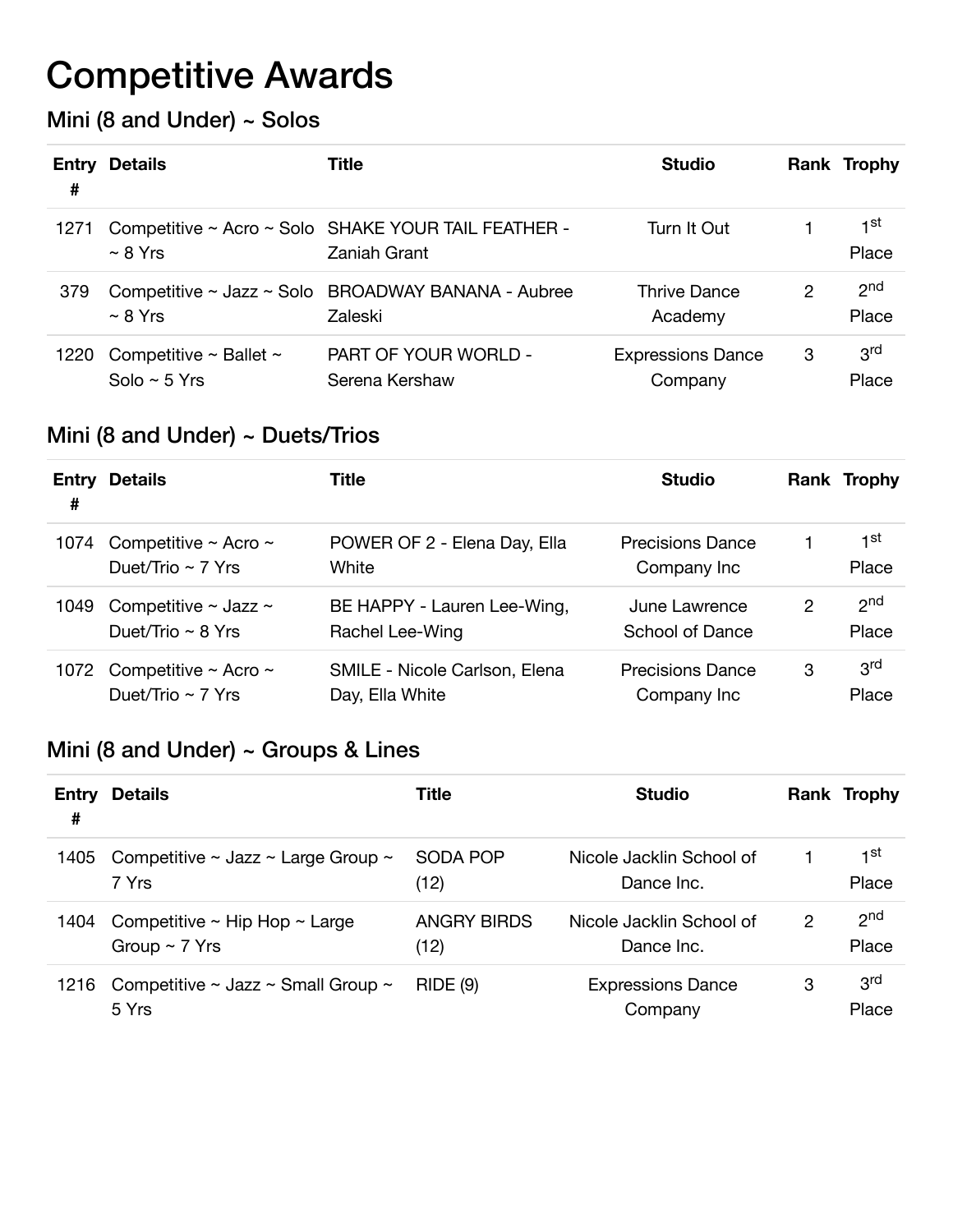# Junior (11 and Under) ~ Solos

| Entry<br># | <b>Details</b>                                               | Title                          | <b>Studio</b>                         |   | Rank Trophy              |
|------------|--------------------------------------------------------------|--------------------------------|---------------------------------------|---|--------------------------|
| 626        | Competitive ~ Acro ~ Solo ~ 11<br>Yrs                        | DANSE - D'Arcy<br>Whelan       | Across the Floor Dance<br>Centre Inc. |   | 1st<br>Place             |
| 92         | Competitive ~ Acro ~ Solo ~ 10<br>Yrs                        | SMILE - Hannah<br>Pawlewicz    | Beyond The Barre Dance<br>Company     | 2 | 2 <sub>nd</sub><br>Place |
| 149        | Competitive $\sim$ Contemporary $\sim$<br>Solo $\sim$ 10 Yrs | TOO BUSY - Isabella<br>Sinnett | Beyond The Barre Dance<br>Company     | 3 | 3 <sup>rd</sup><br>Place |

### Junior (11 and Under) ~ Duets/Trios

| Entry<br># | Details                                                   | <b>Title</b>                                                 | <b>Studio</b>                            |   | <b>Rank Trophy</b>       |
|------------|-----------------------------------------------------------|--------------------------------------------------------------|------------------------------------------|---|--------------------------|
| 107        | Competitive $\sim$ Acro $\sim$<br>Duet/Trio $\sim$ 11 Yrs | DANGER - Sydney Jeffery,<br><b>Hannah Pawlewicz</b>          | <b>Beyond The Barre</b><br>Dance Company |   | 1st<br>Place             |
| 560        | Competitive $\sim$ Open $\sim$<br>Duet/Trio $\sim$ 10 Yrs | SLOW ME DOWN - Caprice<br>Pacheco, Nicole Wojnas             | All 4 One Dance<br>Company               | 2 | 2 <sub>nd</sub><br>Place |
| 1167       | Competitive $\sim$ Acro $\sim$<br>Duet/Trio $\sim$ 11 Yrs | <b>TWINKLE OF THE LIGHTS - Aria</b><br>Kruger, Lianna Kruger | PowerHouse Dance<br>Company              | 3 | 3 <sup>rd</sup><br>Place |

# Junior (11 and Under) ~ Groups & Lines

| Entry<br># | <b>Details</b>                                                             | Title                            | <b>Studio</b>                         |   | Rank Trophy              |
|------------|----------------------------------------------------------------------------|----------------------------------|---------------------------------------|---|--------------------------|
| 632        | Competitive $\sim$ Hip Hop $\sim$ Large Group $\sim$<br>10 Yrs             | BLESSED (11)                     | Across the Floor<br>Dance Centre Inc. |   | 1 <sup>st</sup><br>Place |
| 173        | Competitive $\sim$ Jazz $\sim$ Small Group $\sim$ 10<br>Yrs                | MAMA YO (4)                      | Beyond The Barre<br>Dance Company     | 2 | 2 <sup>nd</sup><br>Place |
| 1335       | Competitive ~ Musical Theatre/Lip Sync<br>$\sim$ Small Group $\sim$ 11 Yrs | <b>TRANSYLVANIA</b><br>MANIA (7) | <b>Revolutions Dance</b>              | 3 | 3 <sup>rd</sup><br>Place |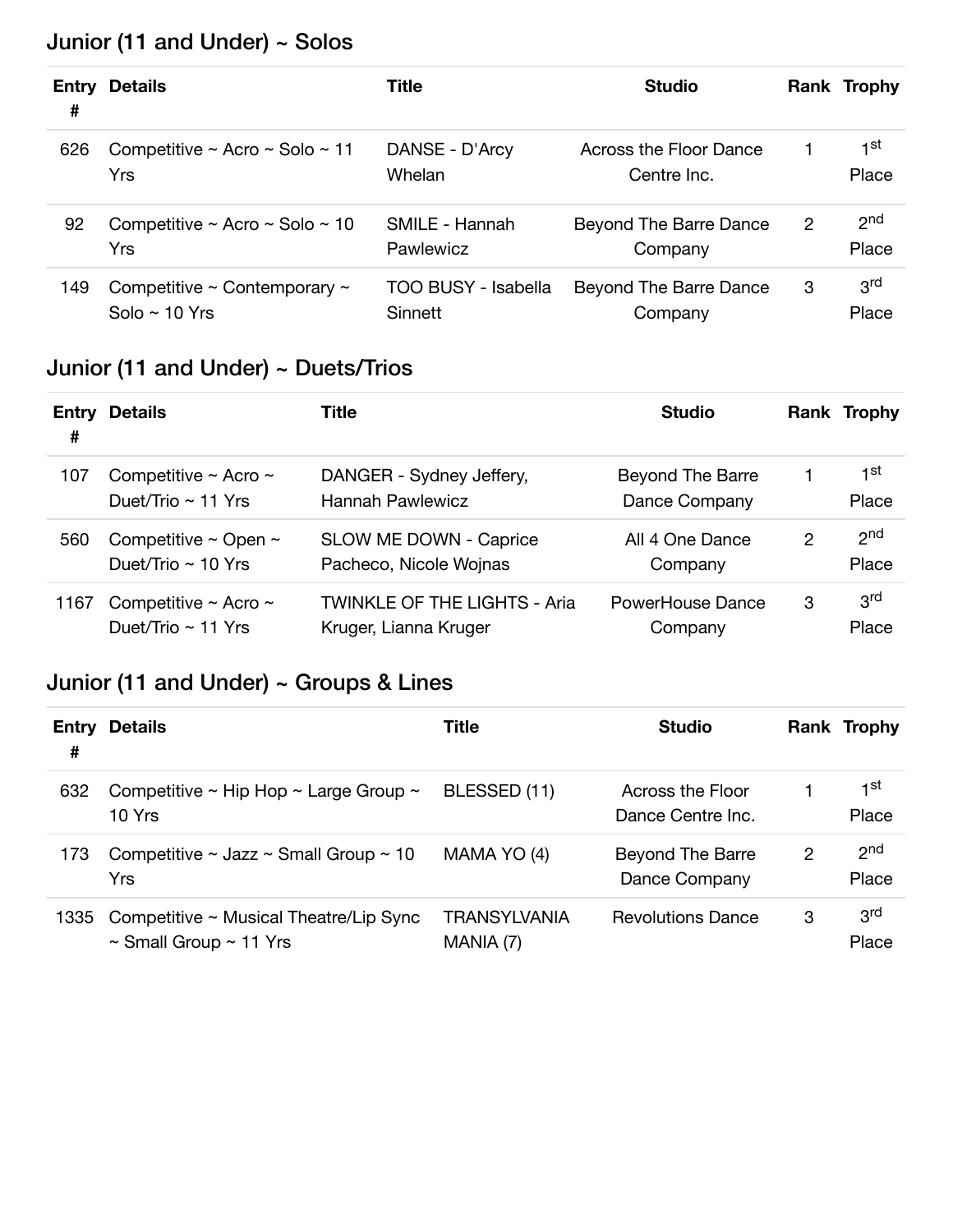# Intermediate (13 and Under) ~ Solos

| Entry<br># | <b>Details</b>                                                         | Title                               | <b>Studio</b>                          |   | Rank Trophy              |
|------------|------------------------------------------------------------------------|-------------------------------------|----------------------------------------|---|--------------------------|
| 1197       | Competitive ~ Acro ~ Solo BLUE SKY - Lianna Kruger<br>$\sim$ 12 Yrs    |                                     | PowerHouse Dance<br>Company            |   | 1 <sup>st</sup><br>Place |
| 1390       | Competitive $\sim$ Lyrical $\sim$<br>Solo ~ $12$ Yrs                   | DON'T YOU WORRY CHILD<br>- Tia Shea | Nicole Jacklin School of<br>Dance Inc. | 2 | 2 <sub>nd</sub><br>Place |
| 175        | Competitive $\sim$ Open $\sim$ Solo DRIP - Aniela Day<br>$\sim$ 13 Yrs |                                     | Beyond The Barre Dance<br>Company      | 3 | 3rd<br>Place             |

### Intermediate (13 and Under) ~ Duets/Trios

| #    | <b>Entry Details</b>                                         | Title                                                           | <b>Studio</b>                         |   | Rank Trophy              |
|------|--------------------------------------------------------------|-----------------------------------------------------------------|---------------------------------------|---|--------------------------|
| 660  | Competitive $\sim$ Acro $\sim$<br>Duet/Trio $\sim$ 13 Yrs    | SPARROW - Bailey Whelan, D'Arcy<br>Whelan                       | Across the Floor<br>Dance Centre Inc. |   | 1 <sup>st</sup><br>Place |
| 628  | Competitive $\sim$ Lyrical $\sim$<br>Duet/Trio $\sim$ 12 Yrs | FOUND - Julia Battaglia, Jeremy<br>Burman-Bildfell, Mia Menedez | Across the Floor<br>Dance Centre Inc. | 2 | 2 <sub>nd</sub><br>Place |
| 1308 | Competitive $\sim$ Hip Hop $\sim$<br>Duet/Trio $\sim$ 12 Yrs | SHAKE - Audry Crough, Renee<br>Levitt                           | <b>Revolutions Dance</b>              | 3 | 3 <sup>rd</sup><br>Place |

# Intermediate (13 and Under) ~ Groups & Lines

| Entry<br># | <b>Details</b>                                                      | <b>Title</b>                     | <b>Studio</b>                     |   | Rank Trophy              |
|------------|---------------------------------------------------------------------|----------------------------------|-----------------------------------|---|--------------------------|
| 183        | Competitive $\sim$ Jazz $\sim$ Line $\sim$ 12 Yrs                   | <b>PROUD</b><br><b>MARY (17)</b> | Beyond The Barre Dance<br>Company |   | 1st<br>Place             |
| 136        | Competitive $\sim$ Acro $\sim$ Small Group $\sim$ 13<br>Yrs         | TORCHES (6)                      | Beyond The Barre Dance<br>Company | 2 | 2 <sub>nd</sub><br>Place |
| 123        | Competitive $\sim$ Contemporary $\sim$ Small<br>Group $\sim$ 13 Yrs | DREAMS (7)                       | Beyond The Barre Dance<br>Company | 3 | 3 <sup>rd</sup><br>Place |